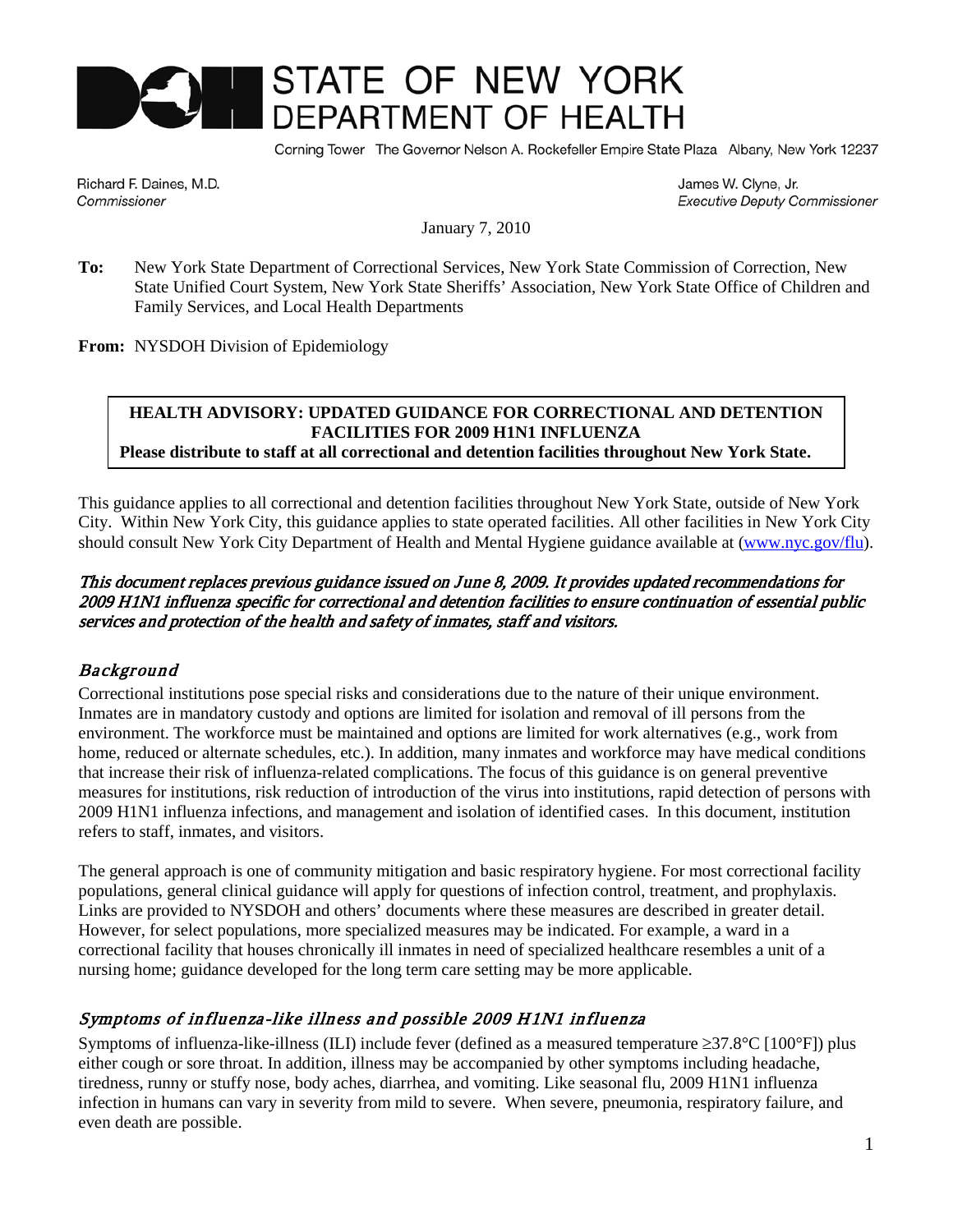## General prevention recommendations for the facility

- Encourage all persons within the facility to cover their cough or sneeze with a tissue. Throw all tissue in the trash after use. If tissue is not available, cough or sneeze into the bend of the arm, not into hands. Maintain good hand hygiene by washing with soap and water, or using a nonalcohol-based hand sanitizer, especially after coughing or sneezing. Avoid touching eyes, nose and mouth without cleaning hands.
	- o See prevention messages, educational materials, and more on the NYSDOH's H1N1 home page at: <http://www.health.state.ny.us/diseases/communicable/influenza/h1n1/>
	- o See *Updated Clinical Guidance for Health Care Providers for the 2009-2010 Influenza Season* at: http://www.health.state.ny.us/diseases/communicable/influenza/h1n1/health\_care\_providers/guidance/d ocs/2009-12-22\_health\_advisory\_guidance\_for\_the\_2009-2010\_influenza\_season.pdf.
- Make the means for appropriate hand cleansing readily available within the facility, including intake areas where inmates are booked and processed, visitor entries and exits, visitation rooms, common areas, and staff-restricted areas, in addition to lavatories and food preparation and dining areas. The means for hand cleansing are ideally running water, soap, and hand drying machines or paper towels and wastebaskets; alternatively, except in lavatories and food preparation areas, nonalcohol-based hand sanitizers may be used.
- Clean all common areas within the facility routinely and immediately, when visibly soiled, with the cleaning agents normally used in these areas. Eating utensils should be washed either in a dishwasher or by hand with water and soap. Cups and utensils should not be shared until after washing.
- Respiratory hygiene/cough etiquette should be implemented beginning at the first point of contact with a potentially infected person to prevent the transmission of all respiratory tract infections in the correctional settings.

## Reduction of risk of introduction into the institution

- Potential visitors should be informed that anyone who had an ILI should remain at home until at least 24 hours after they are free of fever (defined as a measured temperature  $\geq 37.8^{\circ}$ C [100°F]), or signs of a fever without the use of fever-reducing medications. This is a change from the previous recommendation that ill persons stay home for 7 days after illness onset or until 24 hours after the resolution of symptoms, whichever was longer. When possible, facilities should use their usual communication channels to inform potential visitors of these rules before they travel to the facility. For example, facilities can ask inmates to inform their family members and visitors. In addition, visitors should be informed via signage (e.g., visuals, posters) in the visiting areas.
- Exclude visitors who had ILI until at least 24 hours after they are free of fever, or signs of a fever without the use of fever-reducing medications.
- Staff with ILI should stay home (or be sent home if they develop symptoms while at the facility), and remain at home until at least 24 hours after they are free of fever, or signs of a fever without the use of fever-reducing medications.
- If there is ILI in the facility, cancel internal group gatherings and stagger group meals and other activities to provide more personal space between individuals. Consider temporarily suspending visitation or modifying visitation programs, when appropriate.

### Rapid detection of cases

- Instruct inmates and staff to report symptoms of ILI to the facility health care professional at the first sign of illness.
- Evaluate incoming inmates and isolate if they display symptoms of ILI. See Updated Clinical Guidance for Health Care Providers for the 2009-2010 Influenza Season at: [http://www.health.state.ny.us/diseases/communicable/influenza/h1n1/health\\_care\\_providers/guidance/docs/](http://www.health.state.ny.us/diseases/communicable/influenza/h1n1/health_care_providers/guidance/docs/2009-12-22_health_advisory_guidance_for_the_2009-2010_influenza_season.pdf) 2009-12-22 health advisory guidance for the 2009-2010 influenza season.pdf.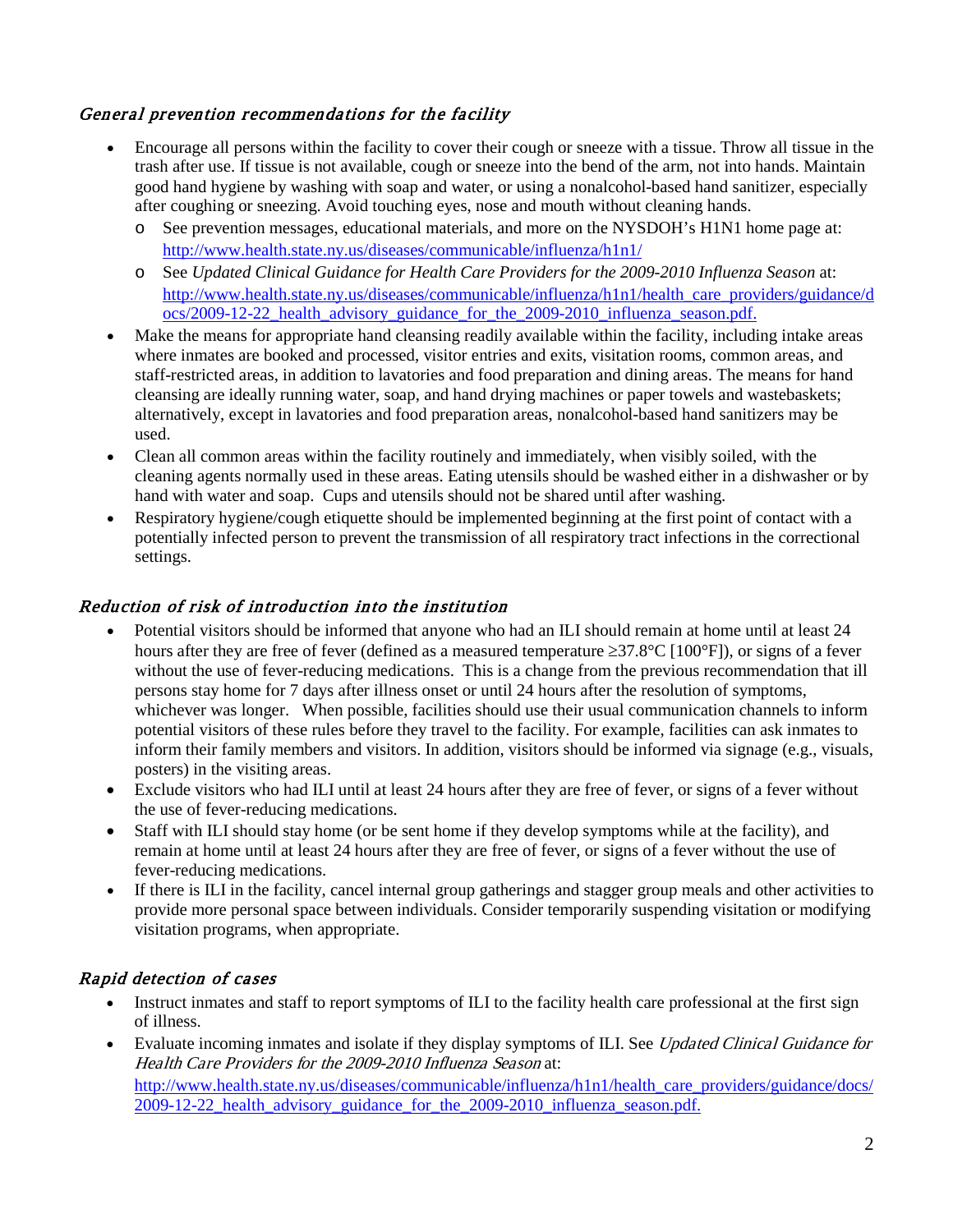- Consider daily temperature checks in units where ILI cases are identified.
- Testing of some persons with ILI should be done to determine what viruses are circulating at the institution.

#### Management and isolation of suspect and confirmed cases

- Staff caring for sick inmates should follow [guidance for the care of sick persons.](http://www.cdc.gov/h1n1flu/guidelines_infection_control.htm)
	- o See Updated Clinical Guidance for Health Care Providers for the 2009-2010 Influenza Season at: [http://www.health.state.ny.us/diseases/communicable/influenza/h1n1/health\\_care\\_providers/guidan](http://www.health.state.ny.us/diseases/communicable/influenza/h1n1/health_care_providers/guidance/docs/2009-12-22_health_advisory_guidance_for_the_2009-2010_influenza_season.pdf) [ce/docs/2009-12-22\\_health\\_advisory\\_guidance\\_for\\_the\\_2009-2010\\_influenza\\_season.pdf.](http://www.health.state.ny.us/diseases/communicable/influenza/h1n1/health_care_providers/guidance/docs/2009-12-22_health_advisory_guidance_for_the_2009-2010_influenza_season.pdf)
	- o See New York City Department of Health and Mental Hygiene *Guidance for Preventing Transmission of Influenza in Congregate Care Facilities* at: [http://www.nyc.gov/html/doh/downloads/pdf/cd/h1n1\\_flu\\_congregate\\_faq.pdf.](http://www.nyc.gov/html/doh/downloads/pdf/cd/h1n1_flu_congregate_faq.pdf)
	- o See *Health Advisory: Updated Interim Infection Control Guidance for Preventing and Controlling Influenza Transmission in Long Term Care Facilities* at: [http://www.health.state.ny.us/diseases/communicable/influenza/h1n1/health\\_care\\_providers/guidan](http://www.health.state.ny.us/diseases/communicable/influenza/h1n1/health_care_providers/guidance/docs/2009-12-17_long_term_care_infection_control_guidance.pdf) [ce/docs/2009-12-17\\_long\\_term\\_care\\_infection\\_control\\_guidance.pdf.](http://www.health.state.ny.us/diseases/communicable/influenza/h1n1/health_care_providers/guidance/docs/2009-12-17_long_term_care_infection_control_guidance.pdf)
- Refer to the Centers for Disease Control and Prevention **(**CDC) [interim guidance on facemask and](http://www.cdc.gov/h1n1flu/masks.htm)  [respirator use to reduce 2009 H1N1 influenza virus transmission.](http://www.cdc.gov/h1n1flu/masks.htm) See *Interim Guidance on Infection Control Measures for 2009 H1N1 Influenza in Healthcare Settings, Including Protection of Healthcare Personnel* at: [http://www.cdc.gov/h1n1flu/guidelines\\_infection\\_control.htm.](http://www.cdc.gov/h1n1flu/guidelines_infection_control.htm)
- Influenza antiviral chemoprophylaxis may be given to inmates and health care personnel in accordance with current recommendations to reduce spread. See Updated Clinical Guidance for Health Care Providers for the 2009-2010 Influenza Season at: [http://www.health.state.ny.us/diseases/communicable/influenza/h1n1/health\\_care\\_providers/guidance/docs/](http://www.health.state.ny.us/diseases/communicable/influenza/h1n1/health_care_providers/guidance/docs/2009-12-22_health_advisory_guidance_for_the_2009-2010_influenza_season.pdf) 2009-12-22 health advisory guidance for the 2009-2010 influenza season.pdf.
- Actively monitor the number, severity, and location of cases of ILI.
- Separate inmates with ILI from others by placing them in individual cells when possible. Consider separating cellmates of sick inmates for 48 hours for observation.
- Provide care of inmates with ILI, including scheduled temperature checks and access to increased fluids, and antiviral treatment when indicated. Also, provide tissue, a plastic bag for the proper disposal of used tissues, and nonalcohol-based hand sanitizers. See Updated Clinical Guidance for Health Care Providers for the 2009-2010 Influenza Season at:

[http://www.health.state.ny.us/diseases/communicable/influenza/h1n1/health\\_care\\_providers/guidance/docs/](http://www.health.state.ny.us/diseases/communicable/influenza/h1n1/health_care_providers/guidance/docs/2009-12-22_health_advisory_guidance_for_the_2009-2010_influenza_season.pdf) 2009-12-22 health advisory guidance for the 2009-2010 influenza season.pdf.

- Restrict movements of inmates with ILI within the facility and restrict inmates from leaving, transferring from or to another facility until at least 24 hours after they are free of fever, or signs of a fever without the use of fever-reducing medications, unless necessary for medical care, infection control, or lack of isolation space.
- If multiple inmates become ill with 2009 H1N1 influenza, establish a designated area of the institution specifically for sick persons. Designate staff to care for these individuals only, and do not have these inmates circulating in other parts of the institution. Limit movement of designated staff between different parts of the institution to decrease the risk of staff spreading influenza to other parts of the facility. See *Health Advisory: Update on Influenza Antiviral Medication Issues* at: [http://www.health.state.ny.us/diseases/communicable/influenza/h1n1/health\\_care\\_providers/guidance/2009](http://www.health.state.ny.us/diseases/communicable/influenza/h1n1/health_care_providers/guidance/2009-11-17_health_advisory_update_on_antiviral_medication_issues.htm) [-11-17\\_health\\_advisory\\_update\\_on\\_antiviral\\_medication\\_issues.htm.](http://www.health.state.ny.us/diseases/communicable/influenza/h1n1/health_care_providers/guidance/2009-11-17_health_advisory_update_on_antiviral_medication_issues.htm)
- Linens, eating utensils, and dishes belonging to those who are sick do not need to be cleaned separately, but they should not be shared without thorough washing. Linens (such as bed sheets and towels) should be washed by using laundry soap and tumbled dry on a hot setting. Individuals should avoid "hugging" laundry before washing it to prevent contaminating themselves. Although individuals handling laundry may be wearing gloves, gloves are not a substitute for handwashing. Individuals should wash their hands with soap and water or nonalcohol-based hand sanitizer immediately after handling dirty laundry.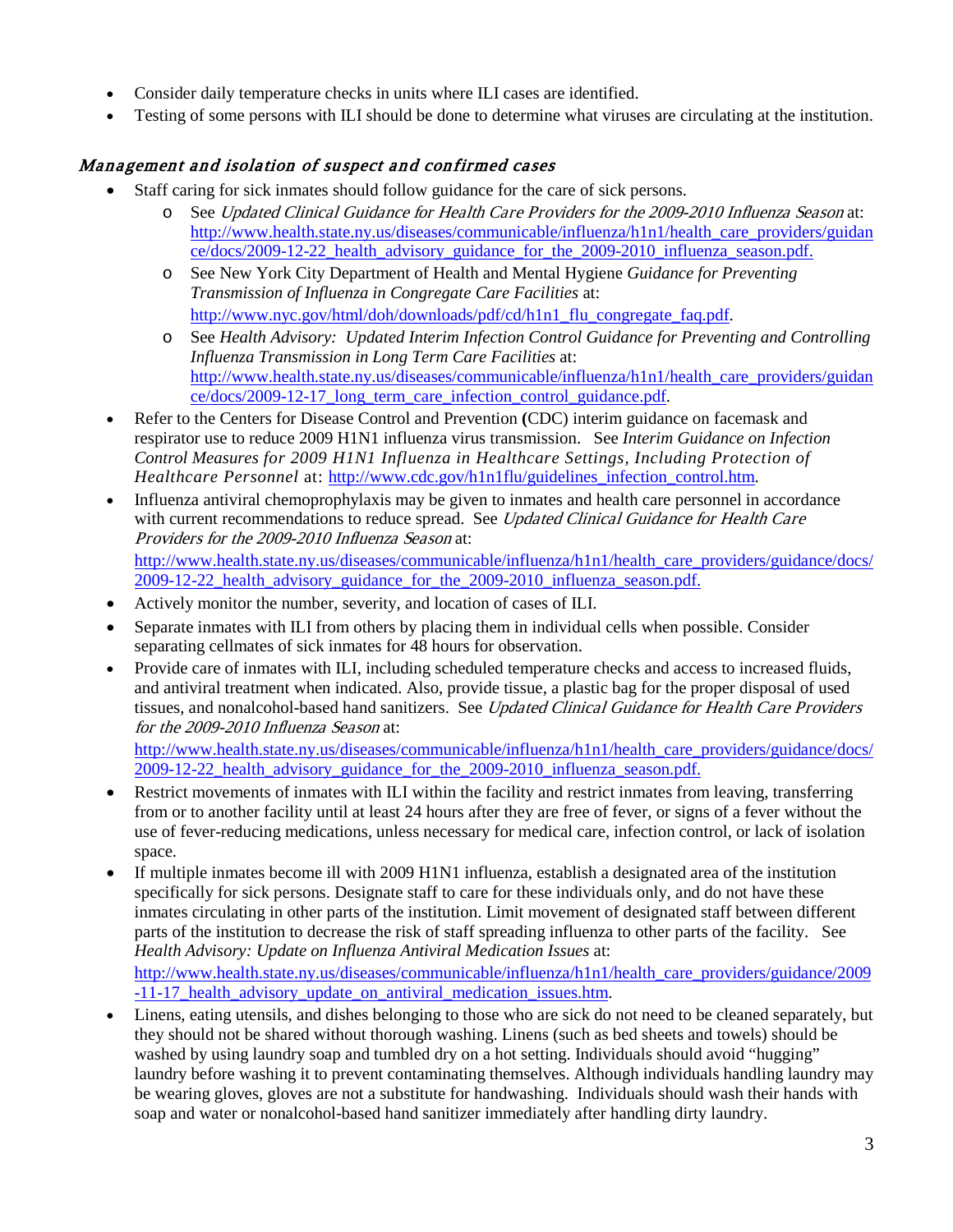- Assess and treat as appropriate soon-to-be released inmates with ILI or other flu symptoms and make direct linkages to community resources to ensure proper isolation and access to medical care.
- The facility health care providers should identify and address the special health needs of persons at high risk for complications following infection with 2009 H1N1 influenza virus. Persons at high risk for complications from 2009 H1N1 influenza infection may be similar to those who are at high risk for seasonal influenza complications and include the following: persons age 65 years and older, pregnant women, persons of any age with chronic medical conditions (such as asthma, diabetes, or heart disease), and persons who are immunocompromised (for example, taking immunosuppressive medications or infected with HIV).
- Information on the aforementioned high-risk populations can be found at: [http://www.health.state.ny.us/diseases/communicable/influenza/h1n1/health\\_care\\_providers/guidance/#spe](http://www.health.state.ny.us/diseases/communicable/influenza/h1n1/health_care_providers/guidance/#special_populations) [cial\\_populations.](http://www.health.state.ny.us/diseases/communicable/influenza/h1n1/health_care_providers/guidance/#special_populations)

### Protection of the workforce

- Strict adherence to general hygiene practices should be followed. See *Health Advisory: Interim Infection Control Guidance for Preventing and Controlling Influenza Transmission in Long Term Care Facilities* at: [http://www.health.state.ny.us/diseases/communicable/influenza/h1n1/health\\_care\\_providers/guidance/docs/](http://www.health.state.ny.us/diseases/communicable/influenza/h1n1/health_care_providers/guidance/docs/2009-12-17_long_term_care_infection_control_guidance.pdf) [2009-12-17\\_long\\_term\\_care\\_infection\\_control\\_guidance.pdf.](http://www.health.state.ny.us/diseases/communicable/influenza/h1n1/health_care_providers/guidance/docs/2009-12-17_long_term_care_infection_control_guidance.pdf)
- Follow current vaccination recommendations and offer the current season's influenza vaccine to unvaccinated staff and health care personnel. See Health Advisory: 2009 H1N1 Vaccine Information After Expansion of Priority Groups at: [http://www.health.state.ny.us/diseases/communicable/influenza/h1n1/health\\_care\\_providers/vaccine/2009-](http://www.health.state.ny.us/diseases/communicable/influenza/h1n1/health_care_providers/vaccine/2009-12-15_health_advisory_vaccine_information_after_expansion_of_priority_groups.htm) 12-15 health advisory vaccine information after expansion of priority groups.htm.
- Influenza antiviral chemoprophylaxis may also be given to staff working directly with sick inmates in accordance with current recommendations to reduce risk and spread. See Updated Clinical Guidance for Health Care Providers for the 2009-2010 Influenza Season at: [http://www.health.state.ny.us/diseases/communicable/influenza/h1n1/health\\_care\\_providers/guidance/docs/](http://www.health.state.ny.us/diseases/communicable/influenza/h1n1/health_care_providers/guidance/docs/2009-10-26_health_advisory_guidance_for_the_2009-2010_influenza_season.pdf) [2009-10-26\\_health\\_advisory\\_guidance\\_for\\_the\\_2009-2010\\_influenza\\_season.pdf.](http://www.health.state.ny.us/diseases/communicable/influenza/h1n1/health_care_providers/guidance/docs/2009-10-26_health_advisory_guidance_for_the_2009-2010_influenza_season.pdf)
- Information on mask and respirator use is available at See *Interim Guidance on Infection Control Measures for 2009 H1N1 Influenza in Healthcare Settings, Including Protection of Healthcare Personnel* at: [http://www.cdc.gov/h1n1flu/guidelines\\_infection\\_control.htm.](http://www.cdc.gov/h1n1flu/guidelines_infection_control.htm)

# Other considerations for non-English speaking detainees

Educational materials and information should be provided to inmates and visitors in a way that can be understood by non-English speakers.

- When evaluating and treating persons with symptoms of ILI provide a translator, if possible.
- Spanish-language materials are available at:<http://espanol.cdc.gov/enes/h1n1flu/> or [http://www.health.state.ny.us/.](http://www.health.state.ny.us/)

Appropriate measures must be taken to ensure that such individuals housed temporarily in detention centers receive adequate medical evaluation and treatment at the first signs of ILI symptoms. If adequate medical care is not available, accommodations should be made for safe transfer of the individual to another facility.

# Media and educational materials

- Print materials for 2009 H1N1 influenza and seasonal influenza (some available in Spanish) at: [http://www.health.state.ny.us/diseases/communicable/influenza/h1n1/educational\\_materials/](http://www.health.state.ny.us/diseases/communicable/influenza/h1n1/educational_materials/)
- . • CDC materials can be found at: [http://www.flu.gov/professional/business/index.html.](http://www.flu.gov/professional/business/index.html)